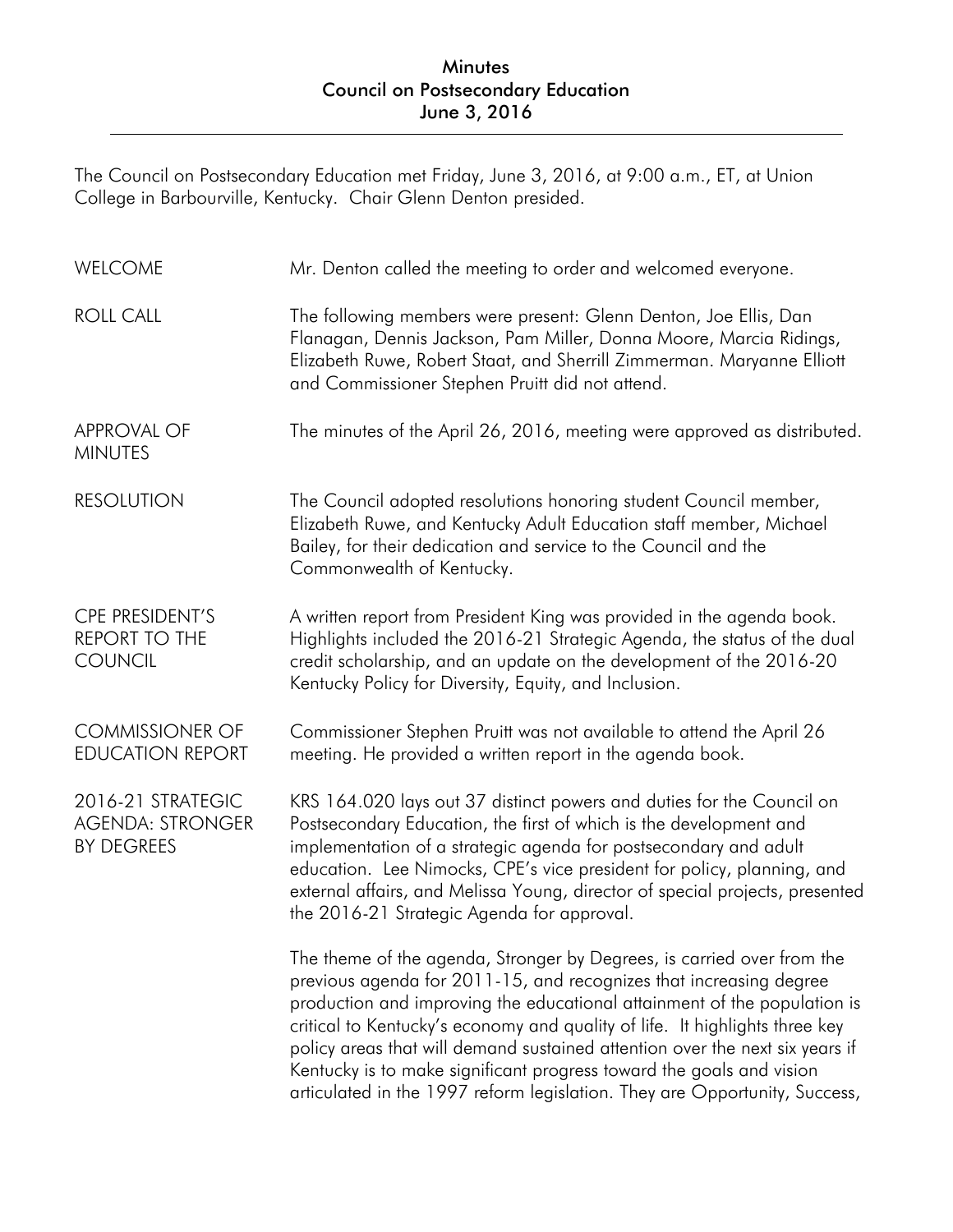and Impact. The agenda also includes updated mission, vision, and value statements for postsecondary and adult education, and statewide objectives and strategies to guide work in each of the three areas of focus.

The agenda is the result of over a year of work and numerous contributors including the Strategic Agenda Steering Committee, CPE members and staff, institutional planners, provosts, campus presidents, chief business officers, representatives from the business community, the Kentucky Department of Education, other agencies and organizations, policy experts, and the general public.

Performance metrics, which will be used to track both campus and state progress toward achieving the objectives of the new agenda, were considered in some depth by the Strategic Agenda Advisory Committee. However, due to the continued development of the state's outcomesbased funding model and the performance metrics for that new system, final recommendations regarding strategic agenda metrics will be presented to the Council in the fall of 2016 at the conclusion of the funding model deliberations.

Ms. Zimmerman, chair of the steering committee that led the effort, thanked the Council for leading the process of the agenda's development.

MOTION: Ms. Zimmerman moved that the Council approve the 2016- 21 Strategic Agenda for Postsecondary and Adult Education. Ms. Miller seconded the motion.

VOTE: The motion passed unanimously.

On April 26, 2016, the Council approved the following:

- 1. Resident undergraduate tuition and mandatory fee ceilings that allow the comprehensive universities to increase annual tuition and fee charges for in-state undergraduates by up to  $$432.00$  during academic year 2016-17.
- 2. Allow the institutions to charge market competitive rates for graduate and online courses.
- 3. New nonresident student tuition policy that ensures out-of-state students are paying an appropriate share of their educational costs at Kentucky public postsecondary institutions. Under the new

2016-17 TUITION AND MANDATORY FEE RECOMMENDATION – EASTERN KENTUCKY UNIVERSITY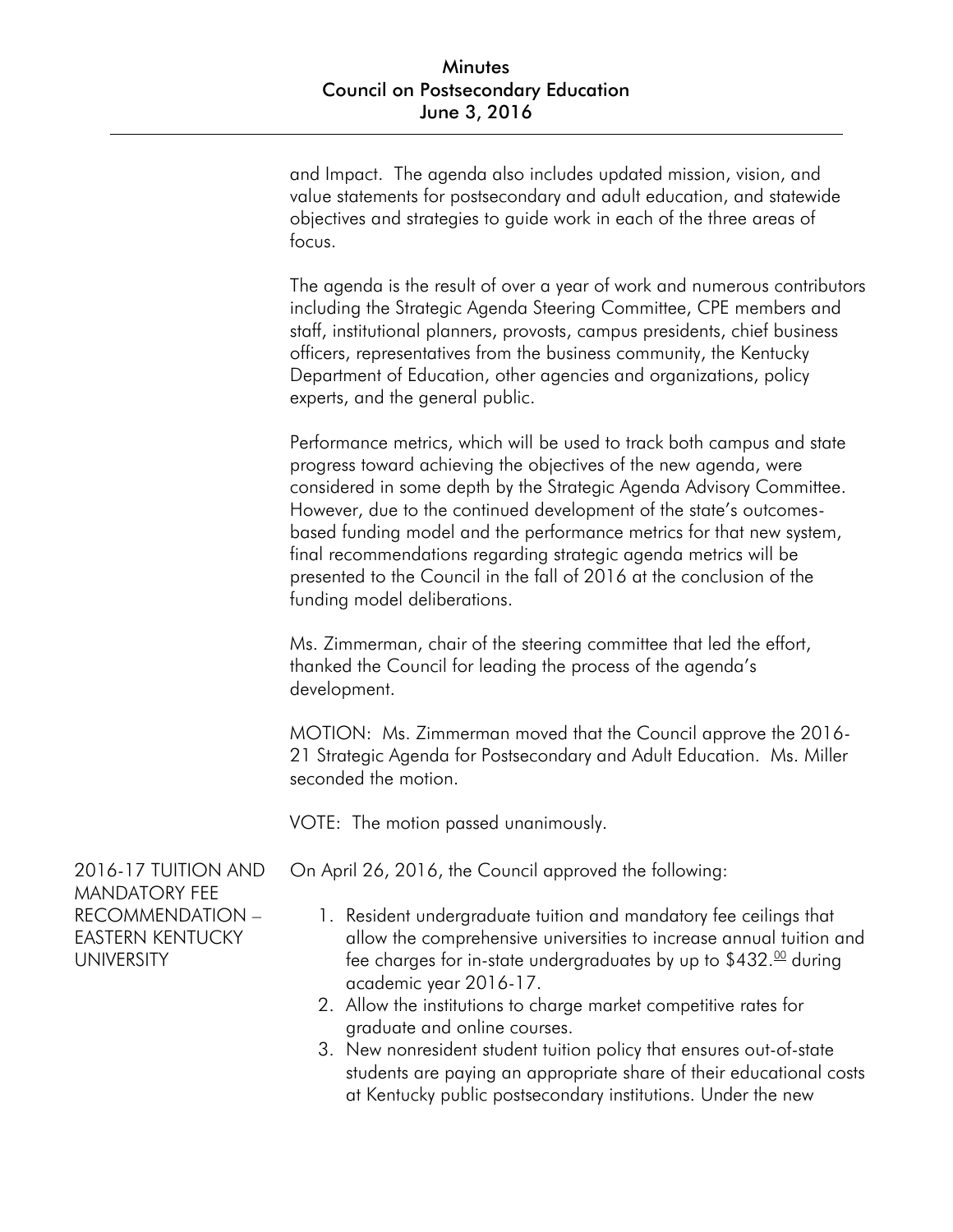policy, every institution is required to manage their tuition and fee rate structures, price discounting, and scholarship aid for out-ofstate students, such that the average net tuition and fee revenue generated per nonresident student equals or exceeds 100% of direct instructional and student services costs per student.

On May 6, 2016, Eastern Kentucky University submitted its tuition and mandatory fee proposal and tuition revenue estimates to the Council. The Council staff reviewed the proposed rates and determined that they comply with the resident undergraduate rate ceiling approved by the Council at its April 26, 2016, meeting.

The proposed 2016-17 tuition and fees were the following:

- a. Undergraduate Resident \$8,568
- b. Undergraduate Nonresident \$17,880
- c. Graduate Resident \$525 per credit hour
- d. Graduate Nonresident \$855 per credit hour

The agenda book contained additional categories and rates, including per-credit-hour rates paid by resident and nonresident part-time undergraduate students.

EKU did not request any exceptions to the nonresident student tuition policy for the 2016-17 tuition year.

MOTION: Ms. Ridings moved that the Council adopt the 2016-17 tuition and mandatory fee rates for Eastern Kentucky University. Ms. Miller seconded the motion.

VOTE: The motion passed unanimously.

2016-17 TUITION AND MANDATORY FEE RECOMMENDATION – NORTHERN KENTUCKY UNIVERSITY

On May 18, 2016, Northern Kentucky University submitted its tuition and mandatory fee proposal and tuition revenue estimates to the Council. The Council staff reviewed the proposed rates and determined that they comply with the resident undergraduate rate ceiling approved by the Council at its April 26, 2016, meeting.

The proposed 2016-17 tuition and fees were the following:

- a. Undergraduate Resident \$9,000
- b. Undergraduate Nonresident \$18,000
- c. Graduate Resident \$566 per credit hour
- d. Graduate Nonresident \$855 per credit hour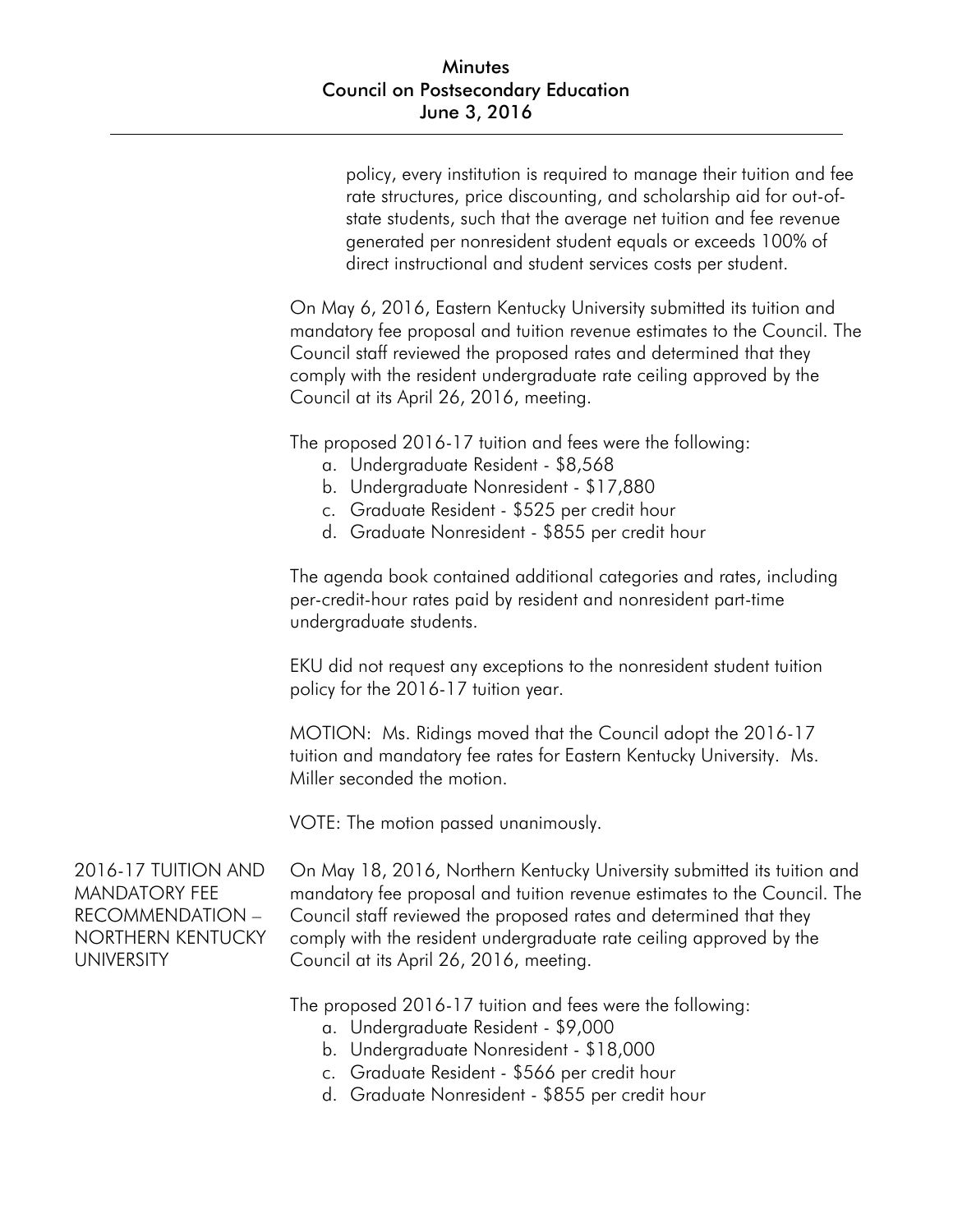|                                                                                                      | The agenda book contained additional categories and rates, including<br>rates for undergraduate resident, nonresident, Metro, PACE Program, and<br>online students; graduate resident, nonresident, Indiana, and online<br>students; online programs; and business, College of Health Professions,<br>law, School Based Scholars, and education doctorate programs.             |
|------------------------------------------------------------------------------------------------------|---------------------------------------------------------------------------------------------------------------------------------------------------------------------------------------------------------------------------------------------------------------------------------------------------------------------------------------------------------------------------------|
|                                                                                                      | NKU did not request any exceptions to the nonresident student tuition<br>policy for the 2016-17 tuition year.                                                                                                                                                                                                                                                                   |
|                                                                                                      | MOTION: Ms. Zimmerman moved that the Council adopt the 2016-17<br>tuition and mandatory fee rates for Northern Kentucky University. Dr.<br>Staat seconded the motion.                                                                                                                                                                                                           |
|                                                                                                      | VOTE: The motion passed unanimously.                                                                                                                                                                                                                                                                                                                                            |
| 2016-17 TUITION AND<br><b>MANDATORY FEE</b><br>RECOMMENDATION -<br>MURRAY STATE<br><b>UNIVERSITY</b> | On May 17, 2016, Murray State University submitted its tuition and<br>mandatory fee proposal and tuition revenue estimates to the Council. The<br>Council staff reviewed the proposed rates and determined that they<br>comply with the resident undergraduate rate ceiling and new tuition and<br>scholarship model approved by the Council at its April 26, 2016,<br>meeting. |
|                                                                                                      | The proposed 2016-17 tuition and fees were the following:<br>a. Undergraduate Returning Resident - \$7,944<br>b. Undergraduate New Resident - \$8,400<br>c. Undergraduate Returning Nonresident - \$21,648<br>d. Undergraduate New Nonresident - \$22,680<br>e. Graduate Resident - \$503 per credit hour<br>f. Graduate Nonresident - \$1,419 per credit hour                  |
|                                                                                                      | The agenda book contained additional categories and rates, including<br>rates for undergraduate resident, nonresident, and online students;<br>graduate resident, nonresident, and online students; and Doctorial<br>students.                                                                                                                                                  |
|                                                                                                      | MuSU did not request any exceptions to the nonresident student tuition                                                                                                                                                                                                                                                                                                          |

policy for the 2016-17 tuition year.

MOTION: Ms. Miller moved that the Council adopt the 2016-17 tuition and mandatory fee rates for Murray State University. Ms. Zimmerman seconded the motion.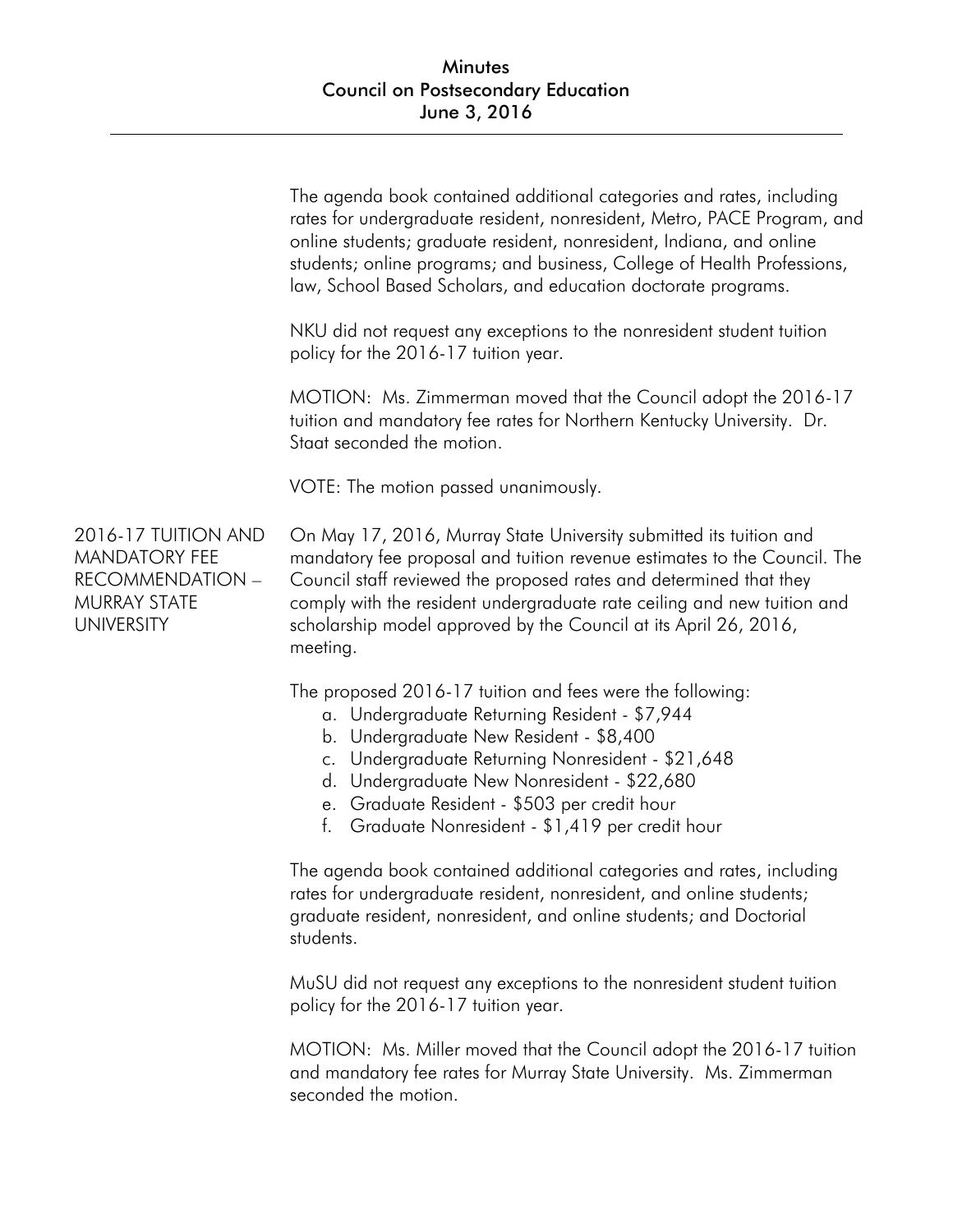VOTE: The motion passed. Glenn Denton voted nay.

## REMAINING 2016-17 TUITION AND MANDATORY FEE RECOMMENDATIONS

Due to a compressed tuition setting timeline, several institutions' boards were unable to approve their 2016-17 tuition and mandatory fee rates prior to the June 3<sup>rd</sup> Council meeting. Therefore, Council staff recommends that the Council direct the president of the Council to review and approve tuition and mandatory fee proposals submitted after June 3, 2016, provided the proposals comply with ceilings and parameters adopted by the Council at their April 26, 2016, meeting. The ceilings shall also be compliant in regards to rounding and compounding calculations.

Several concerns were voiced by the Council that this measure would set a precedent for future years should the institutions not submit their proposals in time, therefore it was specified that this action would only be applicable for the 2016-17 academic year and be void for all academic years thereafter. President King agreed with that statement and clarified that he will only approve, on the Council's behalf, proposals that strictly meet the parameters set previously by the Council. He will then provide the Council will timely updates as proposals are reviewed and approved, or if they do not meet the parameters, denied. Any proposals that are denied shall be placed on hold and go before the Council at its September 23, 2016 meeting. President King also suggested that the Council review and amend the Tuition Setting policy during the next academic year to help avoid this situation in the future.

MOTION: Ms. Miller moved that the Council direct the Council President to review campus governing board-approved tuition and fee proposals from institutions not submitting tuition proposals for consideration and approval at the June 3, 2016, Council meeting. The President shall approve proposals that strictly comply with the tuition ceilings and parameters adopted by the Council on April 26, 2016 and notify the institutions of his determination. If a proposal does not meet these criteria, the President shall notify the institution that its tuition proposal is not approved, and the institution shall submit their proposal for approval to the full Council at its next scheduled meeting. Ms. Ruwe seconded the motion.

VOTE: The motion passed unanimously.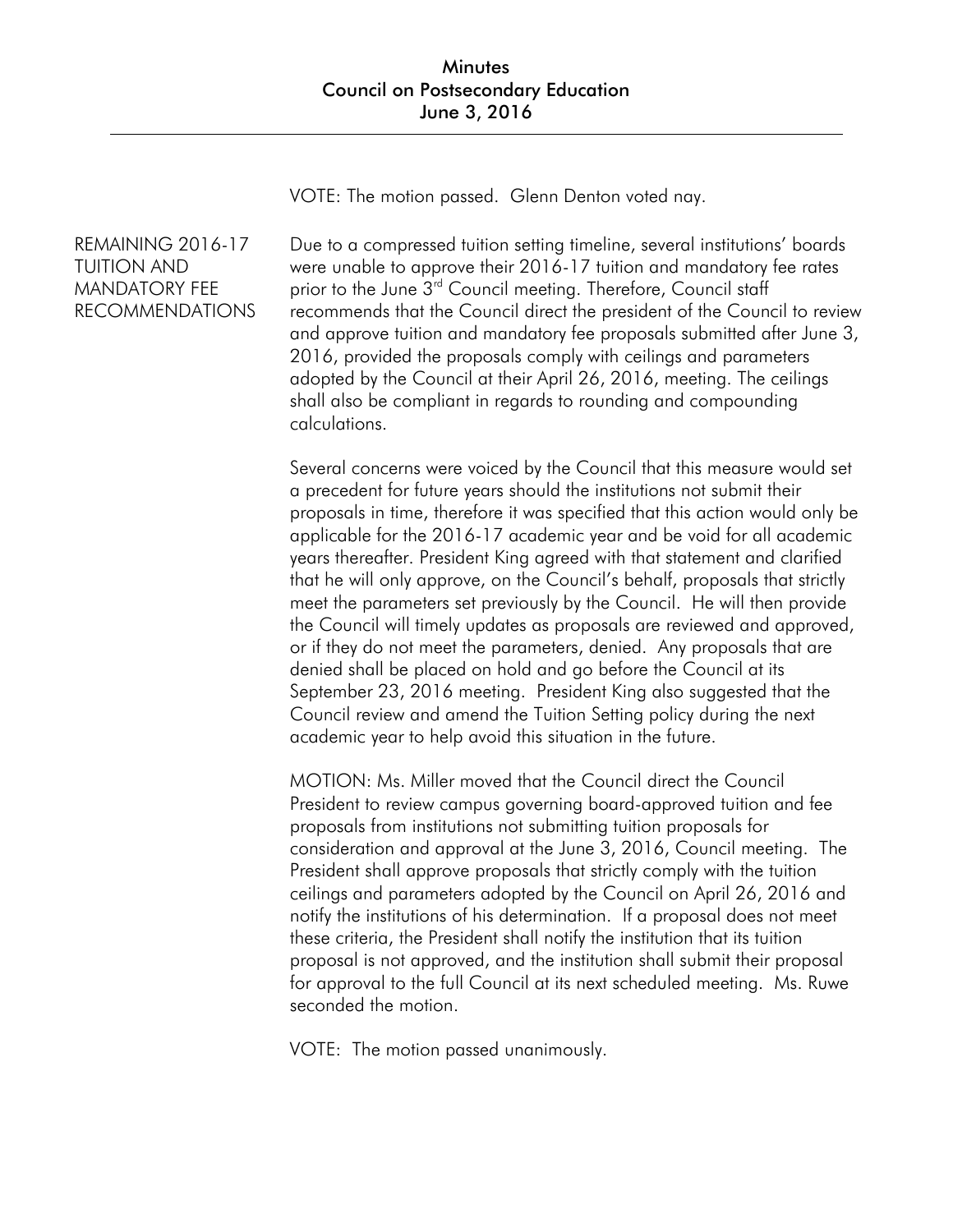## Minutes Council on Postsecondary Education June 3, 2016

| <b>ACTION: NEW</b><br><b>ACADEMIC PROGRAMS</b>                               | KRS 164.020 (15) empowers the Council on Postsecondary Education to<br>define and approve the offering of all postsecondary education technical,<br>associate, baccalaureate, graduate, and professional degree, certificate,<br>or diploma programs in the public postsecondary education institutions.                                                                                                                                      |
|------------------------------------------------------------------------------|-----------------------------------------------------------------------------------------------------------------------------------------------------------------------------------------------------------------------------------------------------------------------------------------------------------------------------------------------------------------------------------------------------------------------------------------------|
|                                                                              | Dr. Jay Morgan, CPE's vice president for academic affairs, presented the<br>staff recommendation that the Council approve the following new<br>academic programs:                                                                                                                                                                                                                                                                             |
|                                                                              | 1. University of Kentucky: Master of Public Financial Management<br>(CIP Code: 44.0501)<br>2. Western Kentucky University: Master of Science in Child and<br>Family Studies (CIPE Code: 19.0707)                                                                                                                                                                                                                                              |
|                                                                              | Merl Hackbart, interim director of UK's Martin School of Public Policy &<br>Administration, answered questions in regards to the Master of Public<br>Financial Management. He stated that between 25-50 students are<br>expected to enroll in the program initially, with subsequent growth later.<br>He also stated that the program will charge the same tuition as other<br>graduate courses, but the expected mandatory fees are pending. |
|                                                                              | Travis Wilson, head of the Family and Consumer Science department at<br>Western Kentucky University, answered questions about the Master of<br>Science in Child and Family Studies. He stated that the program will focus<br>on the preschool age child, and that job prospects for graduates include<br>social work and child care specialists.                                                                                              |
|                                                                              | MOTION: Ms. Moore moved that the Council approve the new academic<br>programs as presented. Ms. Miller seconded the motion.                                                                                                                                                                                                                                                                                                                   |
|                                                                              | VOTE: The motion passed unanimously.                                                                                                                                                                                                                                                                                                                                                                                                          |
| <b>COMMITTEE ON</b><br><b>EQUAL</b><br><b>OPPORTUNITIES</b><br><b>REPORT</b> | Dr. Morgan provided an update on the activities of the Committee on<br>Equal Opportunities. Mr. Jackson thanked the CEO and CPE staff for<br>their work on the 2016-20 diversity policy which should be presented to<br>the CPE for adoption at the next Council meeting. Dr. Morgan and<br>President King also discussed the openings on the CEO and that they are<br>looking for nominations from the Council.                              |
| <b>EXECUTIVE</b><br><b>COMMITTEE REPORT</b>                                  | On April 26, 2016, the CPE Executive Committee approved the 2016<br>CPE President Evaluation process. Survey forms were mailed to the<br>Governor and three members of his staff, and seven leaders of the                                                                                                                                                                                                                                    |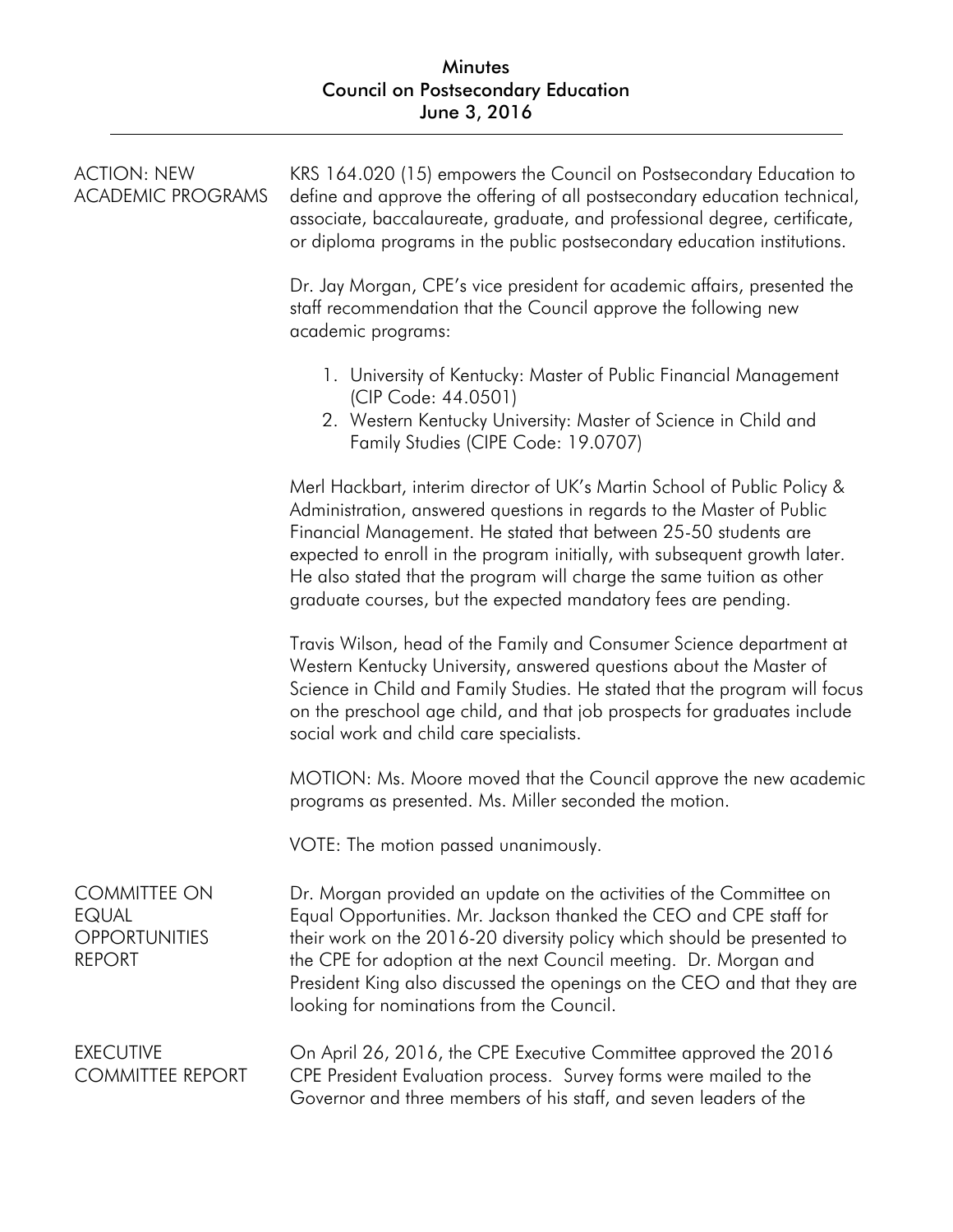General Assembly involved with Postsecondary and Adult Education policy development. Additionally, the following groups were emailed a link to online surveys:

- Eight university presidents, the president of KCTCS, and the president of AIKCU;
- Four leaders representing statewide education and policy organizations;
- Twelve current members of the Council on Postsecondary Education; and
- Twelve senior members of the staff on Council on Postsecondary Education.

Those who were mailed a survey were supplied with a postage-paid envelope addressed to CPE's auditor, Blue and Co, LLC., and were asked to return the survey by May 18, 2016. The envelopes remained sealed until the Executive Committee met on May 24, 2016. President King submitted his self-evaluation the week of May 24, 2016 directly to the Executive Committee.

The Executive Committee met at 8:00 a.m. EST on June 3, 2016 to discuss the survey results, President King's self-evaluation, and progress made toward the goals set forth in the CPE 2015-16 Work Plan.

Chair Denton presented the survey results discussed at the Executive Committee meeting to the full Council. While the remarks from the campus presidents and legislators were mixed, President King received an overall positive evaluation. Council members praised the CPE staff and President King for their continuing work on the equalization of funding, performance funding measures, and the goals of the strategic agenda. President King stated that the last two years have been complicated with differing views from all parties involved, but that he continues to enjoy the work and values the opportunity to help Kentucky continue moving forward.

2016-17 CPE WORK PLAN Ms. Nimocks presented the CPE President's Plan of Work for July 2016 through June 2017. The plan provides a clear set of policy priorities and tasks that will guide the work of the Council president and staff over the coming year. Implementation will be monitored by the Council president and chair, and periodic reports will be made to the full Council throughout the year to ensure adequate progress is being made in each of the areas of focus. The Executive Committee will evaluate implementation of the plan as part of the president's annual performance